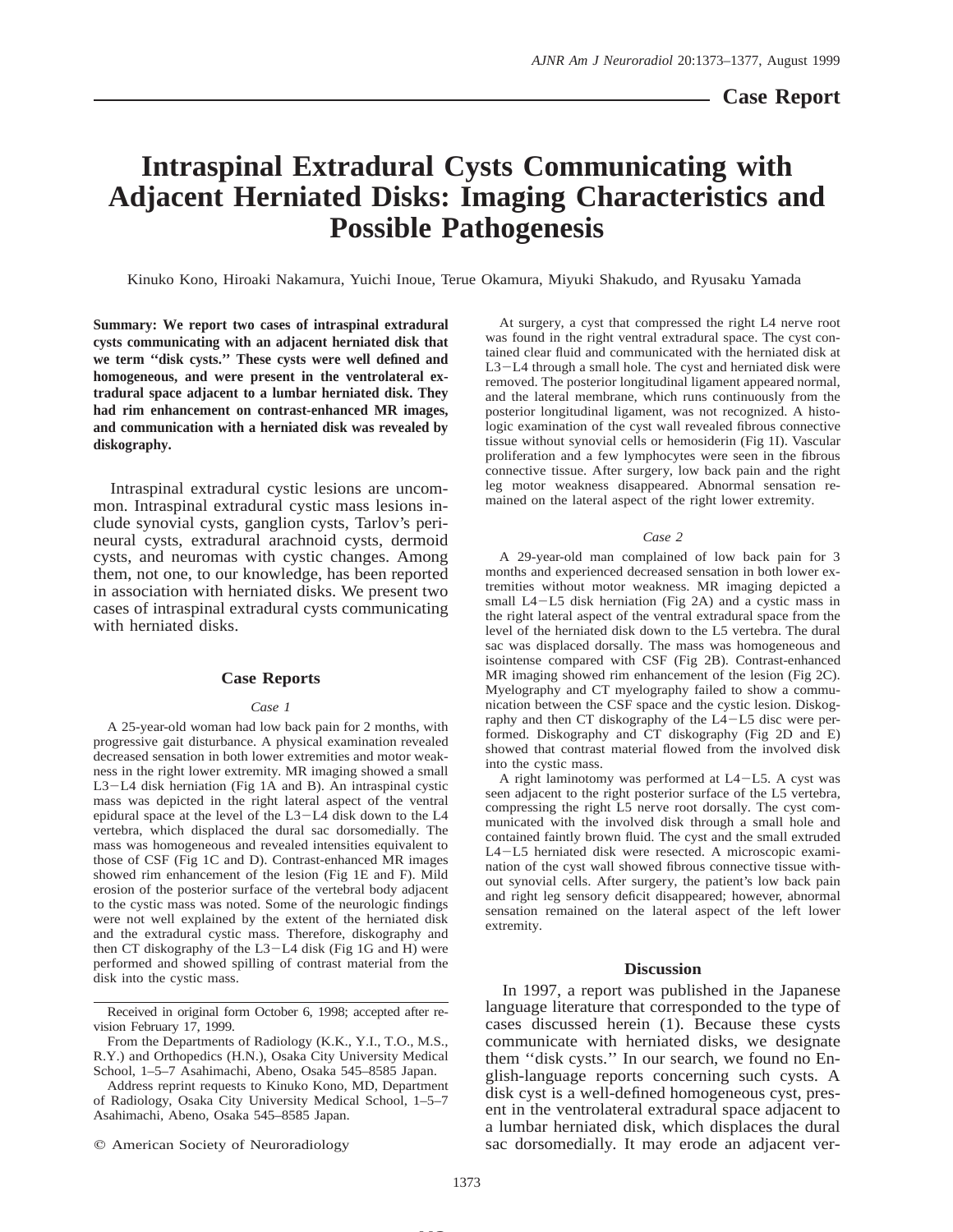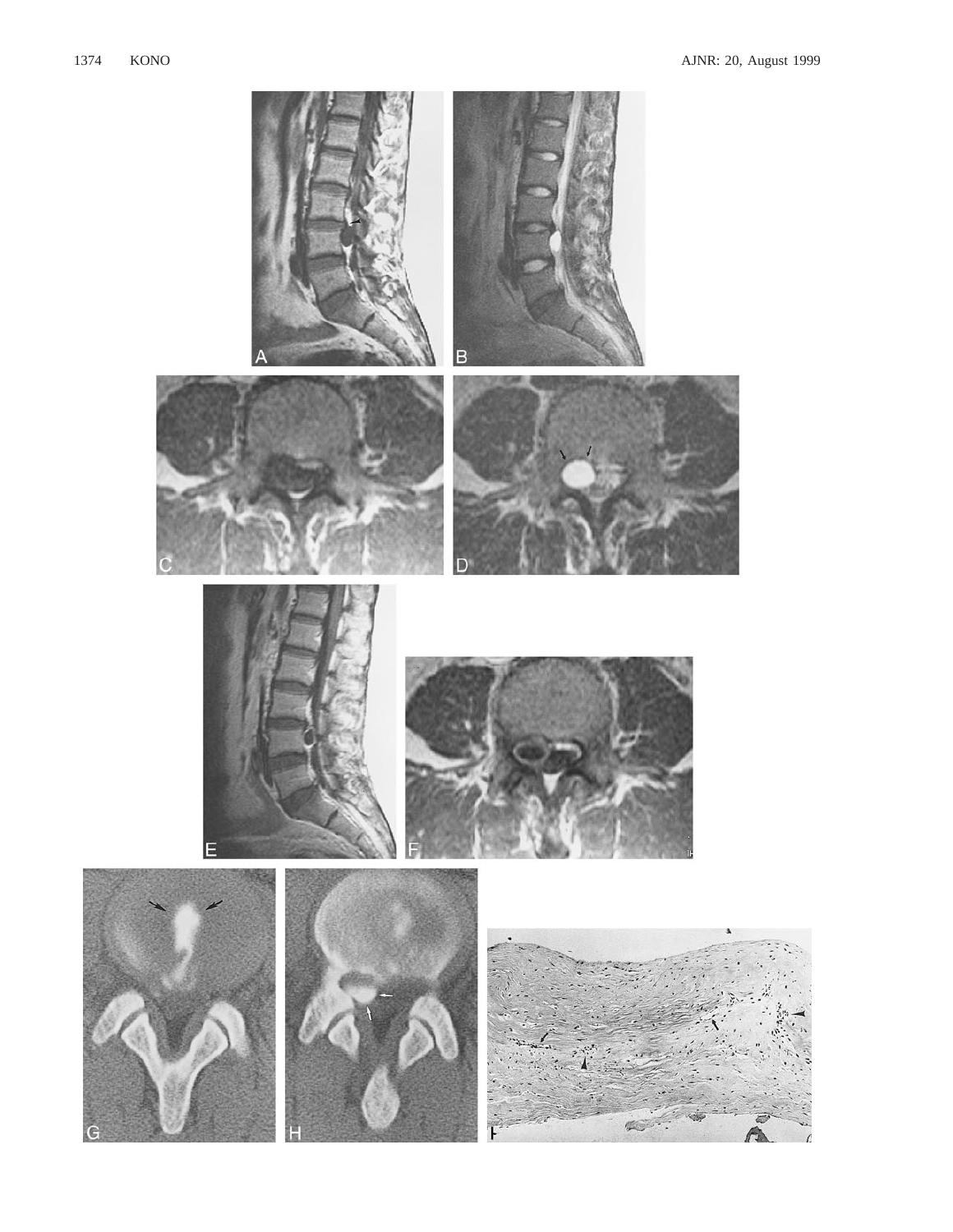tebral body. On MR images, the cystic mass was homogeneous and isointense compared with CSF. Contrast-enhanced MR imaging delineated rim enhancement of the lesion. Diskography and CT diskography of the involved disk revealed that the cyst filled with contrast material through the herniated disk.

Although the mechanism of disk cyst formation is unknown, two hypotheses have been suggested. One theory implicates epidural hematoma because the cyst content was hemorrhagic fluid in four of the seven cases reported by Toyama et al (1). This theory suggests that an epidural hematoma is produced by rupture of the epidural vein by mechanical irritation from a herniated disk. According to Toyama et al, the hematoma eventually becomes a disk cyst. Intraspinal epidural hematomas have been reported (2), and their imaging findings are similar to the findings in our cases regarding their location and their well-defined cystic nature. According to this report, it seems that no contrastenhanced MR imaging or diskography was performed and that communication between the cyst and the disk was not documented. Cyst content was serous in one of our cases and faintly brown in the other, and the microscopic findings of the cyst walls showed no hemosiderin, which does not support the epidural hematoma theory.

We prefer another hypothesis, in which a disk cyst results from focal degeneration and cystic softening of collagenous connective tissue of the disk with fluid production, similar to the mechanism of meniscal cyst formation occasionally observed in patients with meniscal degeneration in the knee (3). An intervertebral disk degenerates, a herniated disk develops, and there is spilling of fluid from the herniated disk material in selected cases. We assume that reactive pseudomembrane formation subsequently develops and that the fluid is encapsulated, thus causing a meniscal cyst eventually to form. The histologic findings of the cyst wall, including fibrous structure without synovial lining cells, in our cases, are compatible with pseudomembrane. Cystic fluid may be serous or may contain protein to some degree because the fluid is assumed to come from degenerative disk material.

The clinical and radiologic differential diagnosis of intraspinal extradural cystic mass lesions includes synovial cyst, ganglion cyst, Tarlov's perineural cyst (4), extradural arachnoid cyst (5), dermoid cyst, and neuroma with cystic changes. A synovial cyst develops from a facet joint, is usually on the posterolateral aspect of the dural sac, contains mucinous fluid, and has synovial lining cells in its wall. An intraspinal synovial cyst can be differentiated from a disk cyst by location (6). Intraspinal ganglion cysts, the origin of which is disputed, are usually referred to as cysts arising from the facet joints of the lumbar spine and are found in the dorsolateral epidural space. Histologically, the wall of a ganglion cyst is made up of connective tissue without synovial lining cells. Although its histologic findings are identical to those of a disk cyst, a ganglion cyst usually is differentiated from a disk cyst by location. Some ganglion cysts, however, have been reported to be in the ventrolateral extradural space. A case of an intraspinal ganglion cyst has been reported with CT myelographic findings similar to those of our cases, which included bony erosion of the posterolateral aspect of a vertebral body and dorsomedial displacement of the dural sac (7). The cyst wall in that case was composed of loose stroma with stellate cells without epithelial lining. MR findings for a ganglion cyst in another report documented a smooth oval-shaped mass, and the cyst wall was enhanced on T1-weighted contrast-enhanced images (8). These two cases seem difficult to differentiate from disk cysts; however, it may be that they were disk cysts. If diskography had been performed in these latter two cases, communication between the cyst and an involved disk might have been revealed.

Tarlov's perineural cysts are extradural meningeal cysts, which are often multiple and may occur along the dorsal nerve roots at any level. The nerve fibers lie within the cyst wall or lie within the cyst itself. These cysts do not usually enhance on con-

<sup>←</sup>

FIG 1. Case 1: Disk cyst.

A, Sagittal T1-weighted image (right paramedian). A small L3-L4 herniated disk is seen (black arrowhead). Just below the herniated disk, a cystic mass is depicted with homogeneous low signal intensity.

B, Sagittal T2-weighted image (right paramedian). The cystic mass delineates homogeneous high intensity. The small L3-L4 herniated disk is just above the cyst.

C, Axial T1-weighted image at the cranial portion of the L4 level. Signal intensity of the cystic mass is equal to that of CSF.

D, Axial T2-weighted image at the cranial portion of the L4 level (same level as that shown in C). The cystic lesion displaces the dural sac dorsomedially. Erosion of the posterior margin of the L4 vertebral body (small arrows) is seen.

E, Enhanced sagittal T1-weighted image. The cyst shows rim enhancement.

F, Enhanced axial T1-weighted image (same level as that shown in C) shows rim enhancement of the cyst.

 $G$ , CT scan at L3-L4 after diskography. The contrast material is present in the L3-L4 disk (arrows).

H, CT scan at L4 after diskography. The contrast material spills out of the disk space and accumulates at the right dorsal aspect of the upper L4 body level (white arrows), corresponding to the cyst seen on the MR image.

I, Histologic section of the cyst wall (hematoxylin and eosin; original magnification,  $\times$  25). The cyst wall is composed of fibrous connective tissue without synovial cells or hemosiderin. Vascular proliferation (arrows) and a few lymphocytes (black arrowheads) are seen.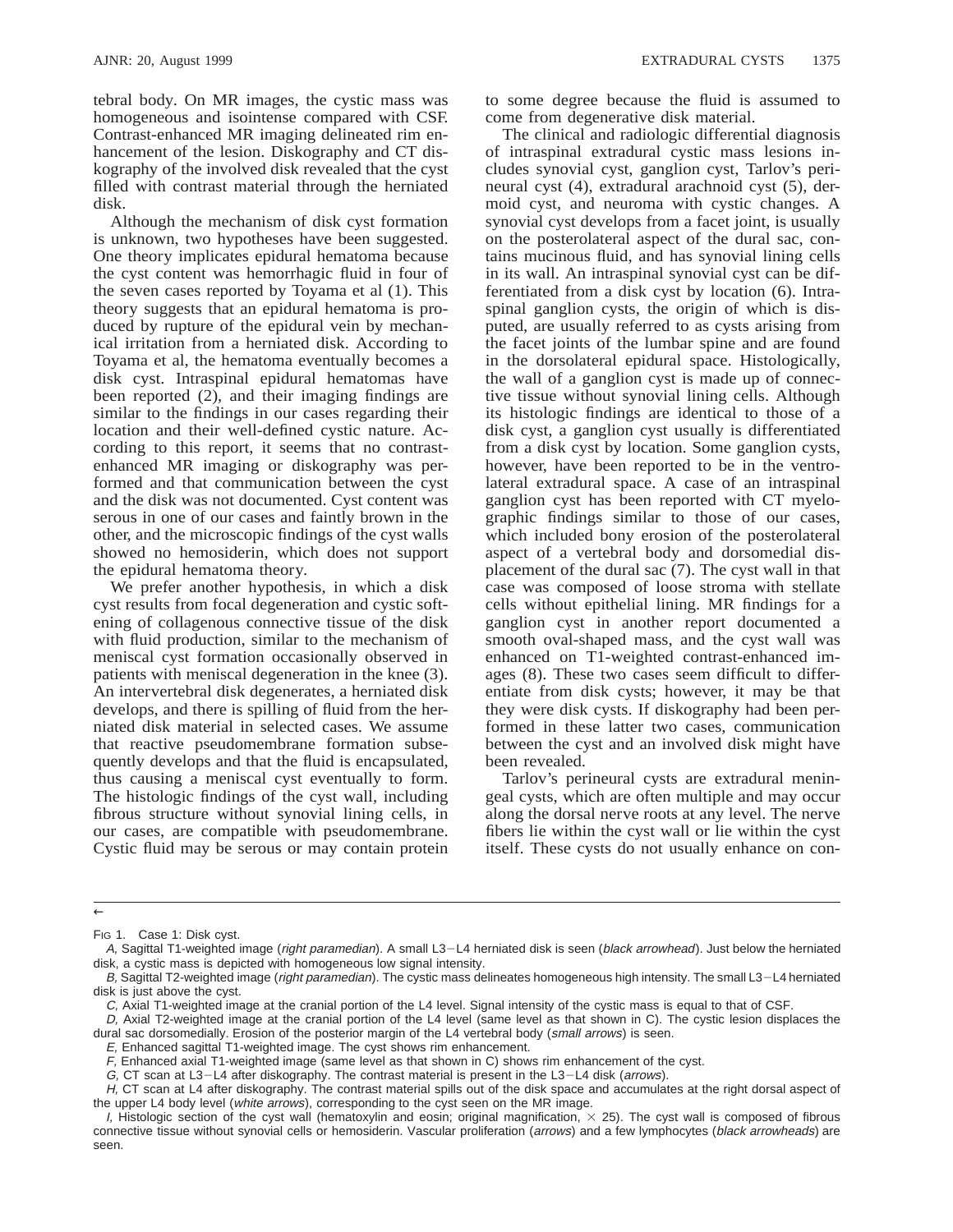FIG 2. Case 2: Disk cyst.

A, Sagittal T1-weighted image (right paramedian). A small herniated  $L4-L5$ disk is seen (large white arrow). Just below the herniated disk, a cystic mass is visible.

B, Axial T2-weighted image just below the  $L4-L5$  level. A cystic mass is present in the right anterior extradural space. The dural sac is slightly deformed by this mass. Mild erosion of the right posterior bony wall of L4 is seen (white arrows). The lesion is nearly isointense with CSF.

C, Enhanced axial T1-weighted image (same level as that shown in Fig 2B). The mass exhibits rim enhancement.

D, CT diskography at the  $L4-L5$  level depicts water-soluble iodine contrast material in the  $L4-L5$  disk (arrows).

E, CT diskography at the L5 level. Contrast material spills over and accumulates in the right anterior epidural space (white arrowheads).





trast-enhanced MR images (9). These extradural meningeal cysts probably communicate with the subarachnoid space at some point during their development, and communication can be seen with

CT myelography (10). Bone erosion has been reported in the posterior vertebral bodies in the sacrum. We probably can exclude these extradural meningeal cysts, because they do not have periph-